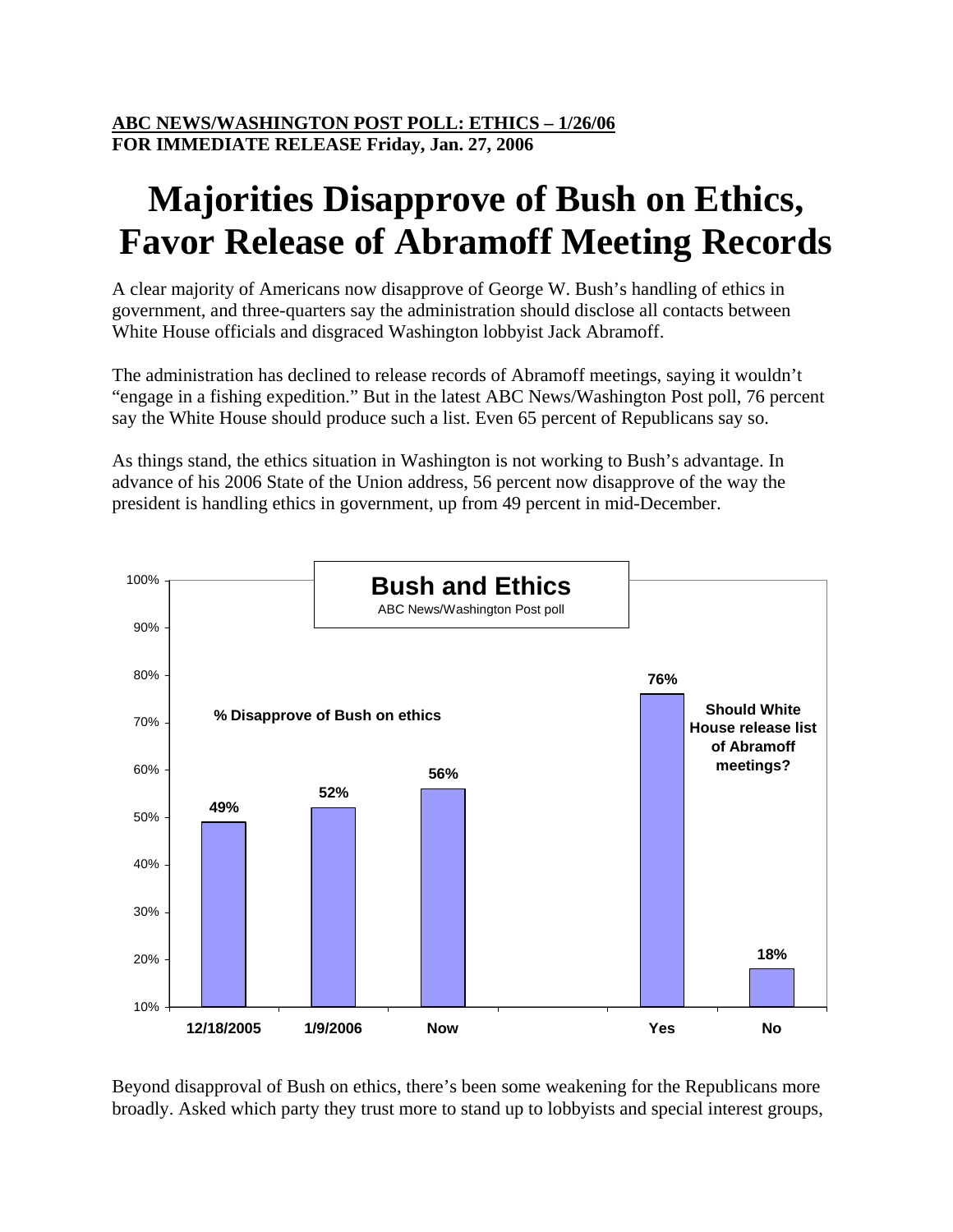just 27 percent of Americans pick the Republicans, down from 34 percent last month. More, 46 percent, prefer the Democrats.

Independents – quintessential swing voters – pick the Democrats over the Republicans in trust to handle ethics by 46 percent to 20 percent. But skepticism is considerable; a quarter of all Americans, and about a third of independents, volunteer that they don't trust either party on lobbying, or draw no distinction between them.

There is some belief that Congress in the next year will enact tough new regulations on lobbying, but it's muted: Nearly half, 46 percent, call this likely, while 51 percent think it's unlikely. Just 11 percent see it as "very likely" that such legislation will come to pass; 24 percent, on the other hand, call it very unlikely.

CONCERN – Other measures show the extent of public doubts about honesty in Washington today. Fifty-five percent (essentially the same as last month) think the Abramoff case is evidence of "widespread corruption" in the capital, rather than being limited to a few individuals. (Republicans are much less apt than Democrats or independents to see it that way.)

Moreover, 43 percent say the overall level of ethics and honesty in the federal government has fallen during Bush's presidency – about 20 points more than said the same of Bill Clinton during the Whitewater controversy more than a decade ago.

METHODOLOGY – This ABC News/Washington Post poll was conducted by telephone Jan. 23-26, 2006, among a random national sample of 1,002 adults. The results have a three-point error margin. Sampling, data collection and tabulation by TNS of Horsham, PA.

Analysis by Gary Langer.

ABC News polls can be found at ABCNEWS.com at [http://abcnews.com/pollvault.html.](http://abcnews.com/pollvault.html)

Media contact: Cathie Levine, (212) 456-4934.

Full results follow  $(*=$  less than 0.5 percent).

1 Held for release.

2. Do you approve or disapprove of the way Bush is handling (ITEM)?

a-c Held for release.

d. Ethics in government

|          | Approve | Disapprove | No opinion |
|----------|---------|------------|------------|
| 1/26/06  | 42      | 56         |            |
| 1/8/06   | 45      | 52         |            |
| 12/18/05 | 48      | 49         |            |

3-10 Held for release.

11. Which political party, the (Democrats) or the (Republicans), do you trust to do a better job (ITEM)?